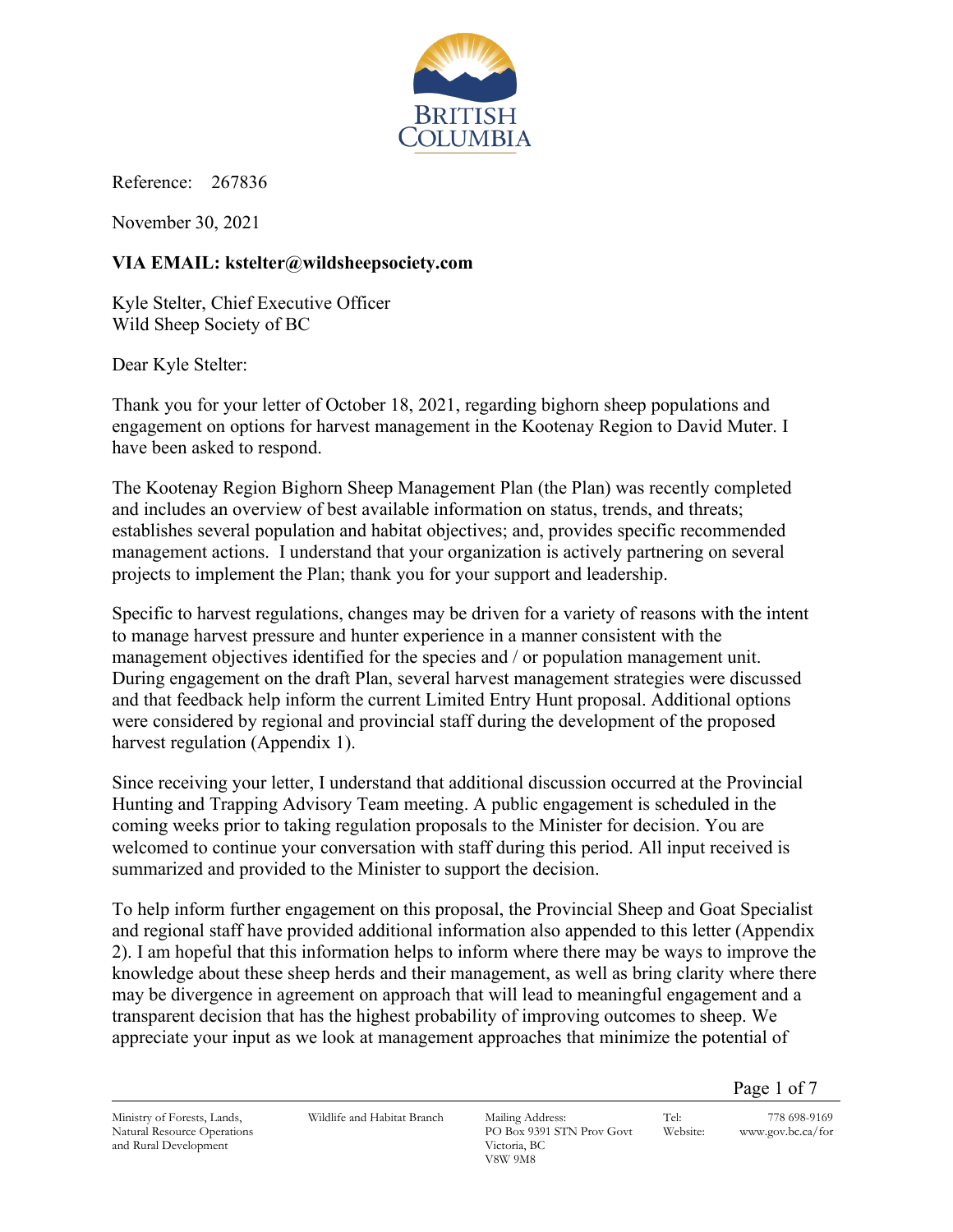#### Kyle Stelter, Chief Executive Officer

cumulative effects and the implementation of other management actions that will contribute to a healthy sheep population in the Kootenay Boundary Region.

I invite you to further discuss this information with Bill Jex  $(Bill.Jex@gov.bc.ca)$  during this period.

Again, thank you for writing and sharing your concerns.

Sincerely,

 $\mu$ 

Jennifer Psyllakis **Director** 

Attachments: Addendum

pc: David Muter, Assistant Deputy Minister, Resource Stewardship Michael Burwash, Associate Director of Wildlife Bill Jex, Provincial Sheep and Goat Specialist John Krebs, Director of Resource Management, Kootenay Boundary Region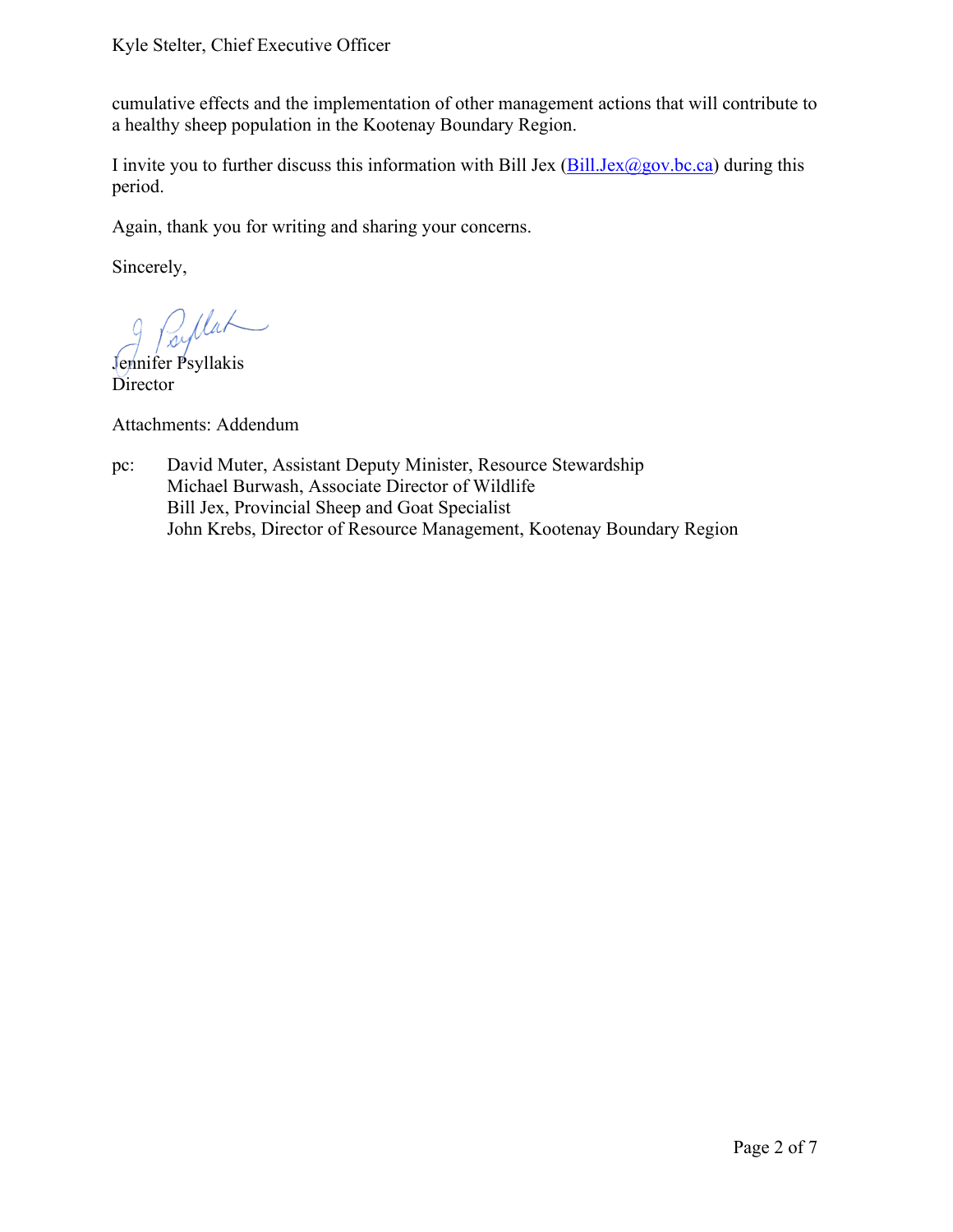### Appendix 1

Summary of options considered during engagement or by region and branch staff:

### **1) Shortened GOS season (Sept 10 – Oct 15):**

**Benefits:** May protect some rams from harvest during the fall migration period.

**Challenges:** Condenses hunting pressure into shorter season. Assuming some shift of kills to earlier in the season, the overall harvest may decrease by only about 5% or 8% for a 5 or 10-day shorter season, respectively.

This option would very likely inject a higher density of hunters into the landscape and across a broader area, albeit for a shorter period than current regulations, and this is likely to also then create added disturbance and potentially manifest into effects on fitness in non-target sheep such as ewe-lamb groups who would be displaced from preferred habitats to avoid hunters on the landscape.

**2) Maintain GOS in Elk Valley where rams are protected by no shooting areas: Benefits:** Hunting opportunity would be maintained in the area that has highest escapement of mature rams and protection from harvest.

**Challenges:** Hunting pressure within the Elk Valley will likely increase substantially if hunting opportunity in other areas of the region are restricted by LEH regulation and thus create a disproportionate impact on these herds.

It may be that implementation of the regional LEH creates a similar displacement effect on sheep populations in other regions, however the most adjacent areas are also proposing, or have already implemented, LEH for sheep so the net effect may not be as significant as initially speculated; this aspect of post-regulation change will need to be monitored to develop a better understanding of the magnitude of effect.

### **3) Institute "wait out periods" where a hunter cannot purchase a sheep tag for 3 or 5 years after harvesting a ram:**

**Benefits:** Would likely allow greater hunter participation than an LEH season and limit hunters from harvesting multiple rams in consecutive years or for up to 5 years.

**Challenges:** This would not likely reduce harvest significantly as very few hunters harvest more than 1 ram over 5 years. Analysis shows only 6% of hunters harvest more than 1 ram over 5 years and 2% harvest more than 1 ram over 3 years. Overall, 11% of hunters have harvested 2 rams in their lifetime and 2.5% have harvested 3 rams.

The provincial licensing system does not currently allow for wait-out periods, so this would require a separate procedural and regulatory suite of changes to be developed over the next 1-2 years for establishment in the next regulation cycle. If this was part of an endorsed strategy, some decision about how to manage harvest pressure on the regional bighorn populations in the interim would have to occur immediately.

### **4) Create separate thinhorn and bighorn tag and restrict hunters from purchasing a thinhorn and bighorn tag the same year:**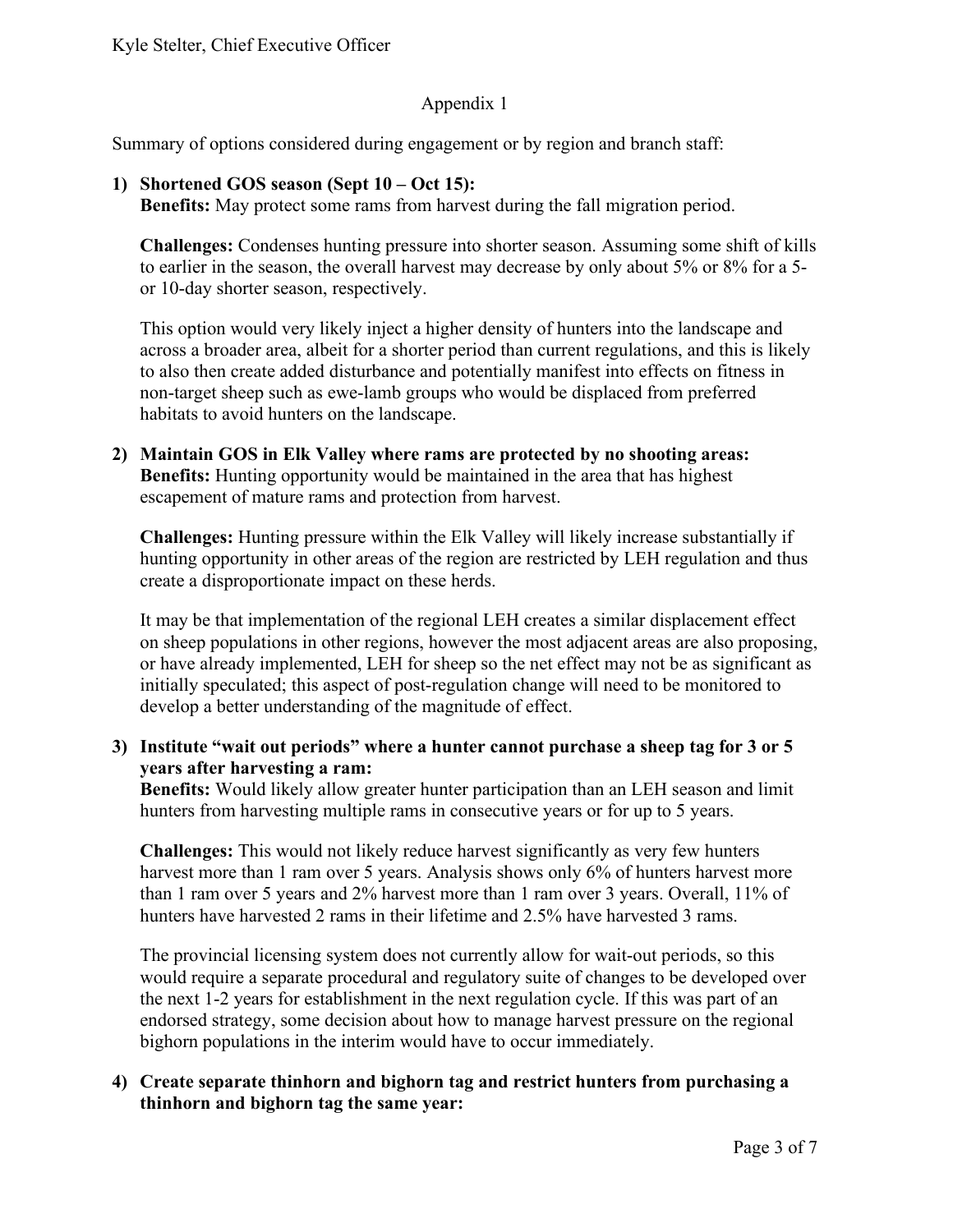**Benefits:** Potential for slight reduction in harvest pressure and hunter activity related to thinhorn and bighorn sheep.

This would improve the Province's ability to better understand hunter demand, participation and activity as it relates to each species of wild sheep and ultimately would support more informed management of this resource and hunter interests and activities.

This could potentially result in a slight financial gain through licence sales.

**Challenges:** The combined provincial bag limit for wild sheep is 1 sheep. Currently hunters cannot harvest both species in one year; analysis shows that only 6-7% of sheep hunters in Region 4 (20-25 hunters) pursue bighorn and thinhorn sheep in one license year.

This would reduce a hunter's flexibility to hunt both species of wild sheep in a single hunt year, even though it may not change the gross harvest number of sheep because the provincial bag limit would remain at 1 sheep.

## **5) Implement priority draw system similar to Alberta:**

**Benefits:** Provides some measure of certainty and consistency for hunters to plan when they may draw a sheep LEH tag.

**Challenges:** Will almost certainly lead to significant and sustained "point creep" where the required point level increases every year. This effectively removes opportunity for hunters to draw a tag within a reasonable timeframe if they don't apply to the draw in the first year and every subsequent year thereafter. General feedback from hunters does not appear to favour this approach over our current LEH random draw structure.

## **6) Implement a Licensed Hunter Harvest Limit and 24-hour Notification of Immediate Hunt Closure similar to what is used in some U.S. states:**

**Benefits:** The Ministry could have improved control and better manage the total number of rams harvested in a given year as opposed to trying to manage an unknown level of harvest that can result from calculations that are part of the current LEH authorization setting process.

**Challenges:** If hunt zones and geography are not included in this delivery approach the outcome may be less effective at distributing the harvest pressure across a population management unit than the current LEH structure and could then lead to increase localized impacts to herd demographics and compositions.

This would require developing different harvest opportunity approaches for resident and non-resident, as guide outfitters are currently issued annual quota with a 5-year planning horizon which helps inform the resident and non-resident allocation split. Also, a rapid closure would have implications to planned hunts resulting in business implications to guides and plans of resident hunters. The approach could also increase competition and hunt planning with risks increasing of harvest of non-compliant and younger rams.

Where this harvest management approach is used there are companion procedures that are also in place to support it. This licencing, season and harvest approach does not currently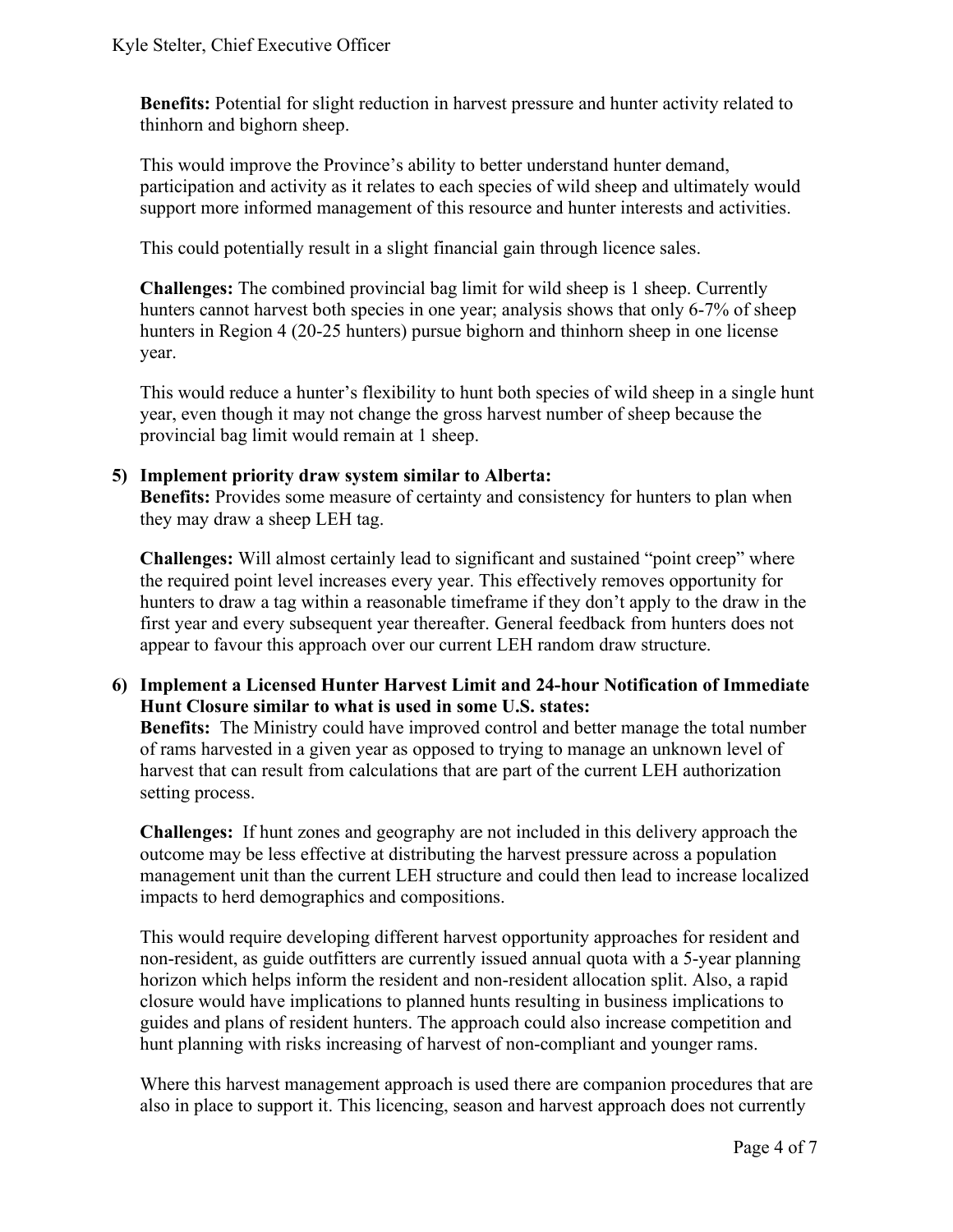exist in B.C. Policy and procedural changes and several new regulatory ones would be required in support of this design. Part of that redesign would require developing a defendable notification system so that hunters in the field can be reliably informed when the last available ram has been harvested.

Decisions on delivery of this type of harvest management structure would need to consider adjacent regions in a similar way as implementing an LEH structure, to ensure that hunter attraction or displacement effects occur in a predictable and manageable way.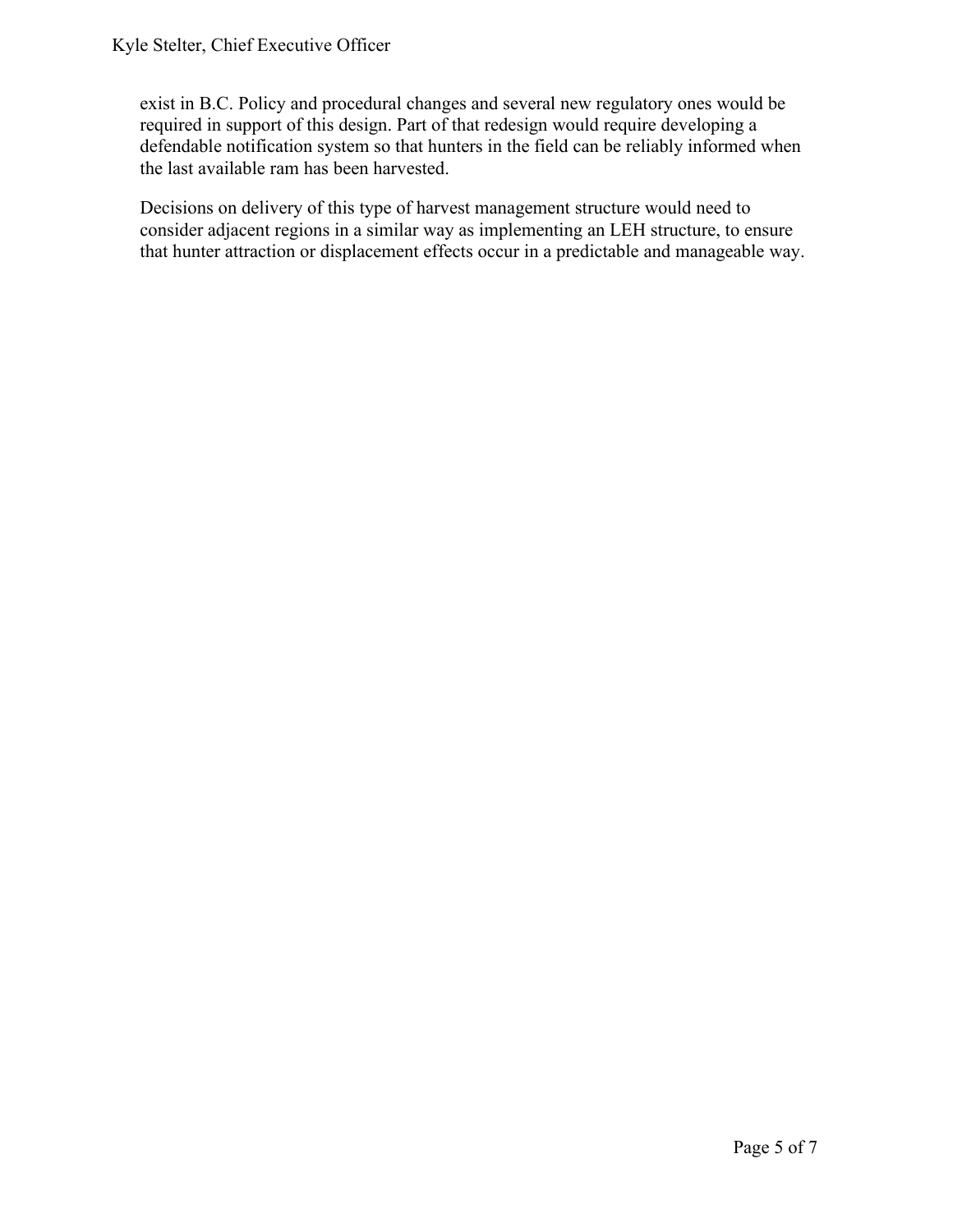# Detailed Appendix 2

Sheep population management and recovery require a multi-faceted approach that includes various aspects related to habitat. Any changes to the regional harvest management structure will not take away from the numerous on-the-ground, sheep-focused projects that are currently being delivered. It is important to ensure that additional actions occur in support of the recommendations offered in the regional management plan and that our combined management actions contribute to ensuring healthy and sustainable bighorn sheep populations.

Harvest management is a controversial but necessary component of sheep management, especially in times of increasing hunter interest. The main concern with the current General Open Season regulatory structure is the lack of ability to manage for a more consistent and sustainable harvest rate and ram recruitment. The current low to near nil annual escapement of mature rams and increasing trends in illegal kills in some of the subpopulations are of significant concern. In addition, changes in ram horn growth appear to be occurring, not dissimilar to those patterns of change reported in Alberta, in the Ram Mountain study area. Over the past 2 decades there has been an overall increase in the proportion of 8+ year old rams in the harvest. High harvest rates on recruiting, young rams with fast growing horns can lead to an eventual decline in horn size and rams generally reaching full curl at an older age. This observed trend is occurring alongside a declining trend of 7-year-old rams in the harvest, suggesting that the current level of harvest pressure could be contributing to slower horn growth, and rams reaching full curl status at a later age.

While we recognize the drawbacks of Limited Entry Hunting (LEH) when it comes to hunter opportunity and participation, it remains the most responsive tool we have in B.C. to manage harvest pressure on a species that is in such high demand, with limited abundance and distribution, and with subpopulations so near the policy and biological thresholds for conservation and restricting harvest opportunity.

In the Kootenay Region, many of the low elevation and two high elevation wintering bighorn sheep herds have declined, with many bordering on non-viable status. Of the 12 PMUs identified in the Kootenay Region Bighorn Sheep Management Plan, 9 PMUs contain subpopulations that are fewer than 75 bighorn sheep. The Province's Bighorn Sheep Harvest Management Procedure directs closing harvest seasons if there are less than 75 bighorn sheep observed. While the regional management plan evaluated a number of harvest management alternatives, it did not prescribe future season structures or identify a sound alternative to implementing the Harvest Management Procedure rules. With the current level of interest, hunter participation and harvest, greater regulation over hunting pressure and harvest in herds bordering on non-viable status is warranted to support conservation of these subpopulations. Where recovery actions for habitat, population and harvest management are not implemented, then complete closure of these units will be the likely outcome; the current regulatory change proposal to implement an LEH type structure is an attempt to continue to maintain some opportunity for consumptive users.

Regional wildlife staff have had further discussion on harvest management alternatives and assessed which alternatives were most likely to meet harvest management objectives (see appendix above). In addition to the description of various options considered, the LEH